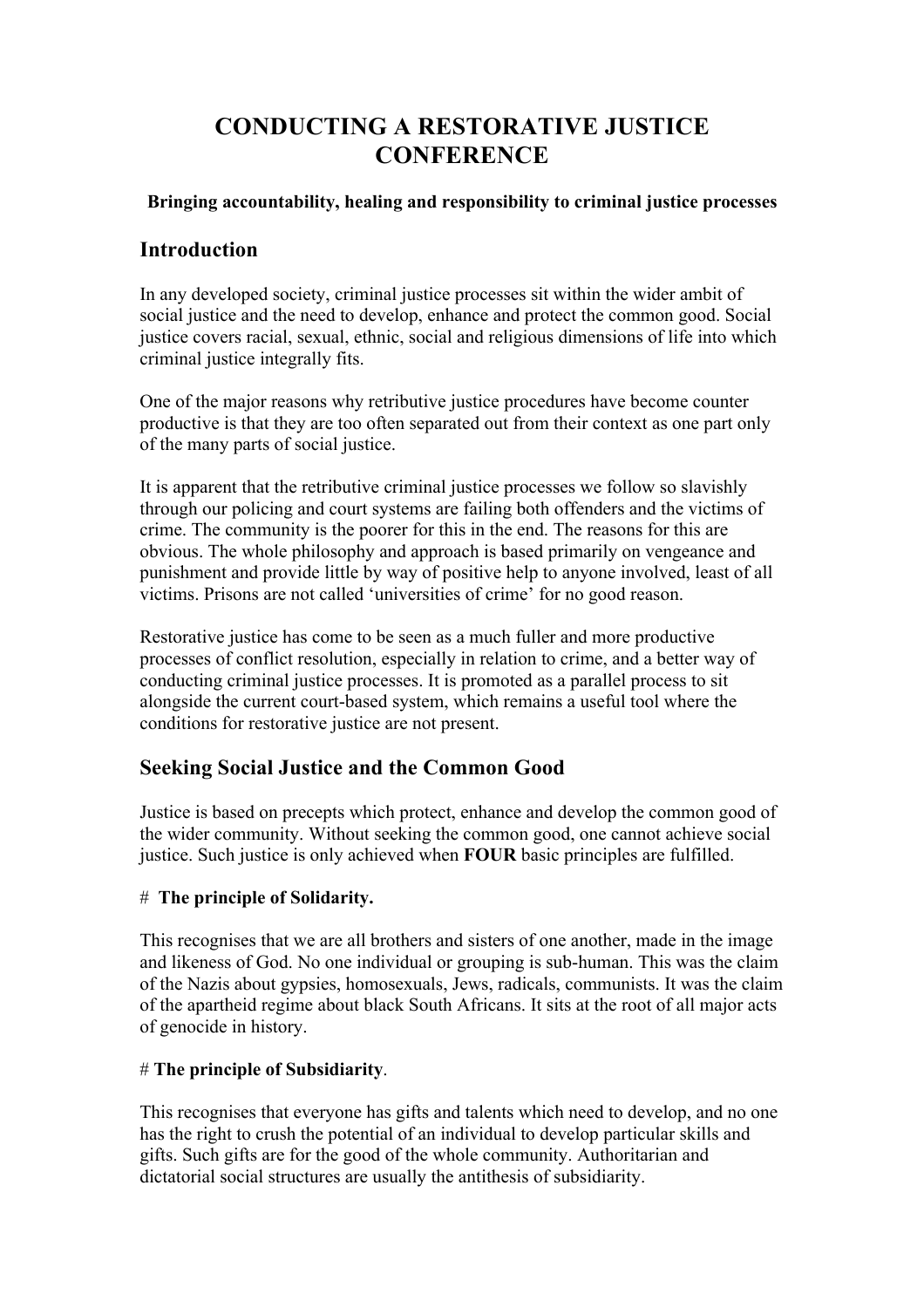#### # **The protection of Human Rights.**

This principle, which appears now to be self evident but was not always so, recognises that people are entitled by their very nature as human beings to basic rights. Sufficient food, shelter, medical care, education, family support, freedom of movement and association are among the most basic human rights.

#### # **The protection of the poor, the disadvantaged, the vulnerable, the sick**.

Every society has such people among its members. No society can claim to be socially just if it neglects any of these groups. Many among such people are unable to look after themselves adequately. A just society takes care of such people.

These four principles can be seen as four legs on a racehorse. If one or two of the horse's legs is lame, then the horse cannot function as a racehorse should. All four legs have to be healthy and utilised. The requirements of social justice cannot be met if all four principles are not acknowledged. Injustice will prevail.

# **Differences between Retributive and Restorative Justice**

## *RETRIBUTIVE JUSTICE*

Crime violates the state and law

The state owns the conflict

Justice focuses on establishing guilt

The process is adversarial

It seeks punishment

The outcome is measured by who wins and loses

### *RESTORATIVE JUSTICE*

Crime violates people and relationships

Victims and offenders have the central roles

Justice seeks to identify needs, obligations and responsibilities

The process is through dialogue and mutual agreement

It seeks restoration and repair wherever possible

Outcome is measured by responsibilities assumed, needs met and healing attained<sup>1</sup>

 $\frac{1}{1}$ <sup>1</sup> Howard Zehr, Changing Lenses, Herald Press, Scotdale, PA 1990.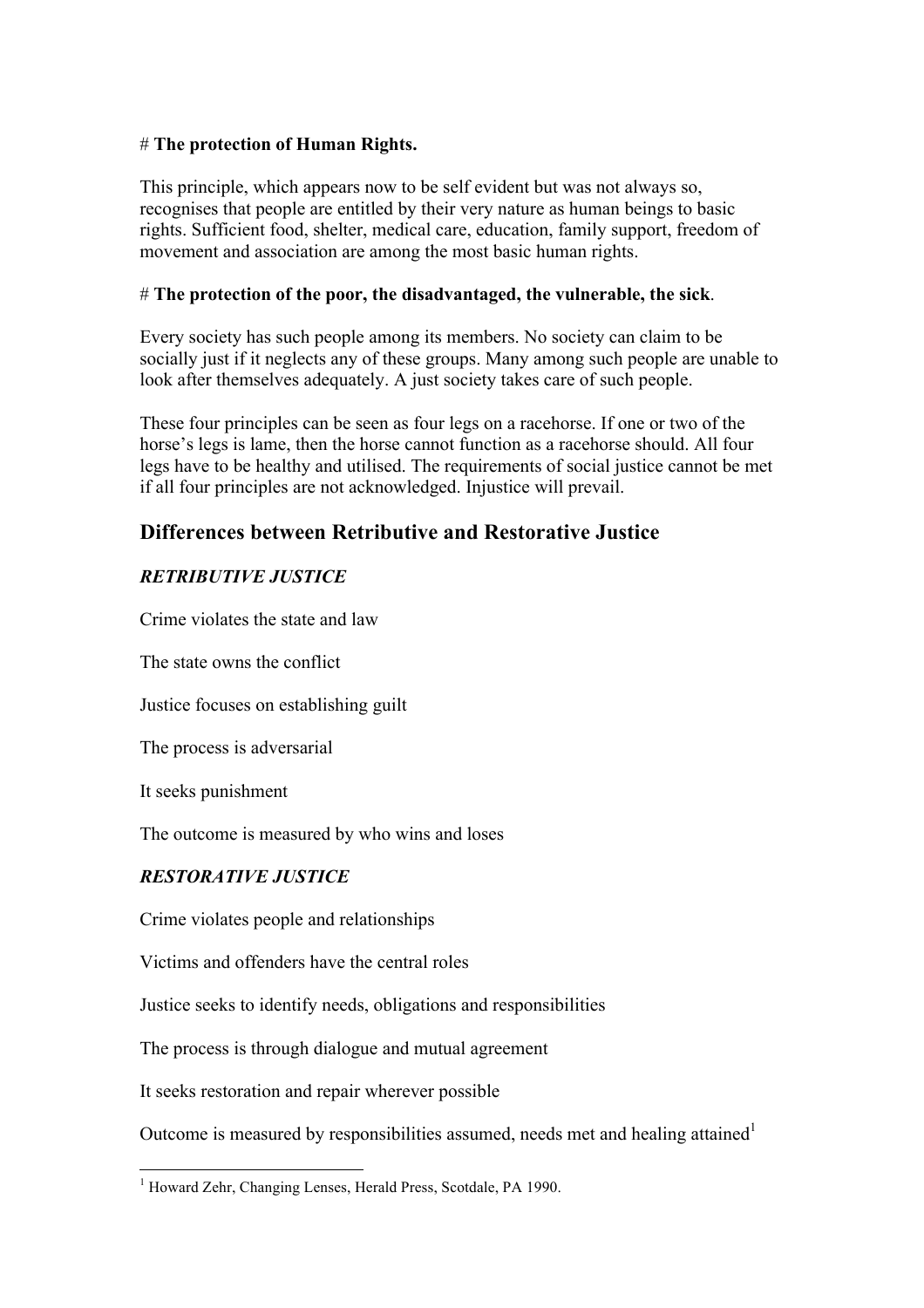# **So what is Restorative Justice?**

Restorative justice is a **PROCESS**, preferably community-based, which

# seeks to repair damage or fix harm done

# provides a better deal for victims

# encourages offenders to take responsibility for their behaviour

# provides opportunity to begin a healing process

 $#$  can offer more practical sanctions when appropriate

# allows the possibility of forgiveness and reconciliation to begin

# can help to gradually reduce prison numbers

# **What are the Ground Rules for an RJ Conference?**

There are **EIGHT** simple Ground Rules which should apply to all conferences

- all RJ Conferences should be voluntary
- they should be victim sensitive
- all participants should be respectful in how they speak and act
- all matters discussed are confidential to those involved<br>• the approach should be flexible
- the approach should be flexible<br>• it should be conducted in a safe
- it should be conducted in a safe user-friendly environment
- proceeding should be transparent, open and honest.
- Only one person should speak at a time there should be no interruptions

## **How does an RJ Conference work?**

There are *three* important parts to a conference – preparation, the conference and follow-up.

### **A. Preparation**

This is considered a very important part. If it is not done properly, things can easily go wrong during the conference. There are **SIX** stages to it.

- referral to the RJ facilitators group. This can be done by anyone a lawyer, judges, victim, offender, a friend.
- The suitability of the conference is determined based on the availability and willingness of key people to freely participate, and on possible outcomes
- Facilitator/s or/and a recorder are appointed. It is preferable for two people to be present to lead the process.
- The offender must indicate a willingness to take responsibility (legally termed 'admit guilt') before any conference is possible
- At least one pre-conference meeting is held with the victim/s to prepare realistic expectations and clarify the benefits for all